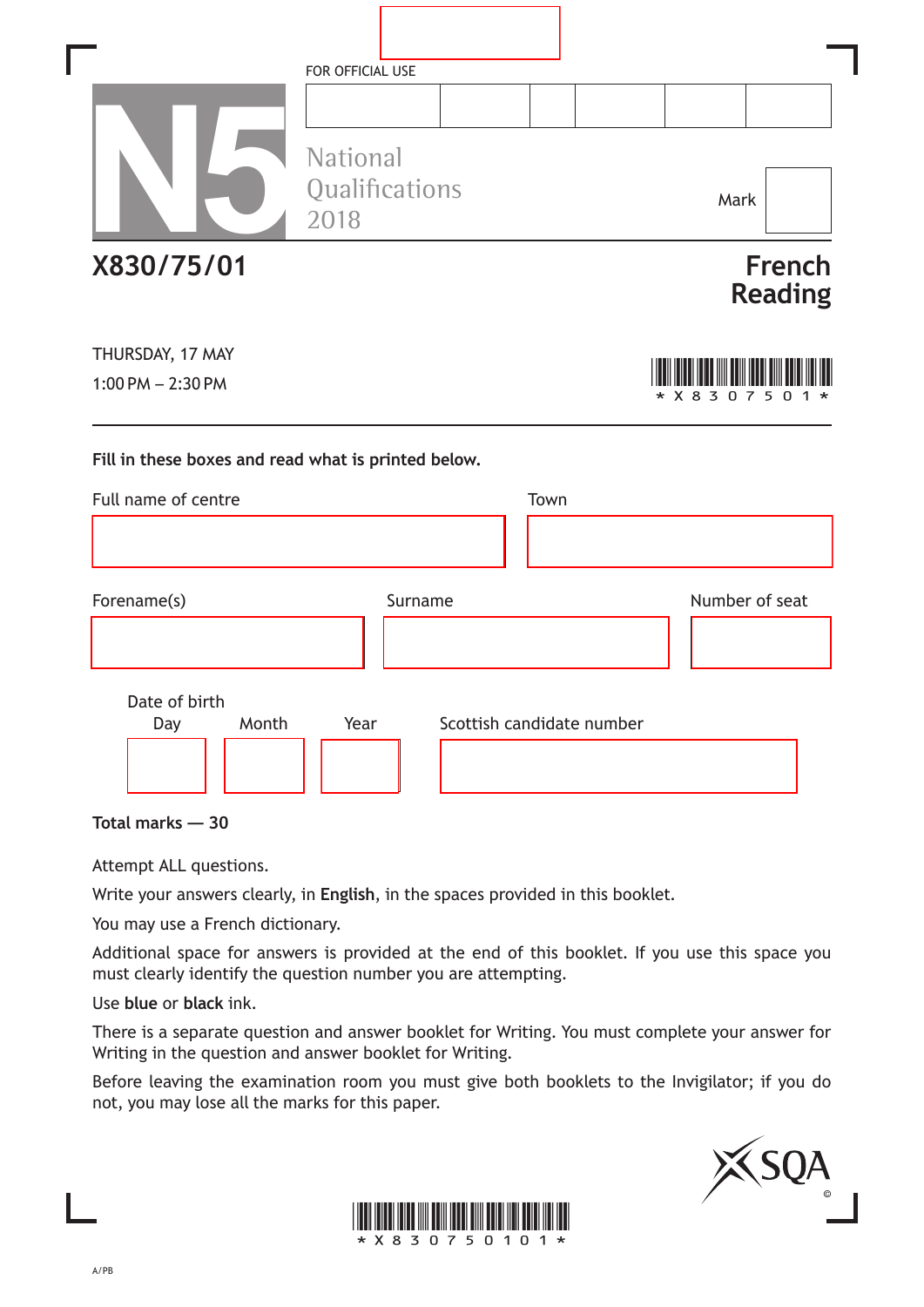**MARKS** NO NOT THIS MARGIN

**1**

**Total marks — 30 Attempt ALL questions**

#### **Text 1**

You read an item about an organisation called le Secours populaire, which helps children in France who are unable to go on a holiday.

#### **LES VACANCES SONT POUR TOUT LE MONDE**

Chaque année, le Secours populaire offre des vacances à des milliers d'enfants et voilà pourquoi. En France, plus de trente pour cent des enfants ne peuvent pas partir en vacances parce que leurs parents n'ont pas les moyens. Néanmoins, aller en vacances, c'est important pour le bien-être de chacun. Cela permet d'oublier la routine quotidienne et on a la possibilité de se



détendre. Pourtant, ce que les jeunes aiment le plus c'est l'occasion de découvrir d'autres régions de la France et de se faire des copains.

Le Secours populaire organise aussi une journée spéciale à Paris au mois d'août pour tous les enfants qui n'ont pas pu partir en vacances. Les jeunes participent à une chasse aux trésors le matin, partagent un pique-nique géant à midi, et, pour terminer, ils assistent à un grand spectacle donné par des artistes célèbres.

Le Secours populaire rend plusieurs services aux familles pendant toute l'année. Par exemple, l'association aide les familles à se nourrir, à se soigner et à trouver un logement. Cette aide est possible grâce aux bénévoles qui travaillent pour l'association et aux gens qui lui donnent de l'argent.

#### **Questions**

(a) Some children are unable to go on holiday in France. What statistic supports this? Complete the sentence.

of children cannot go away on holiday.

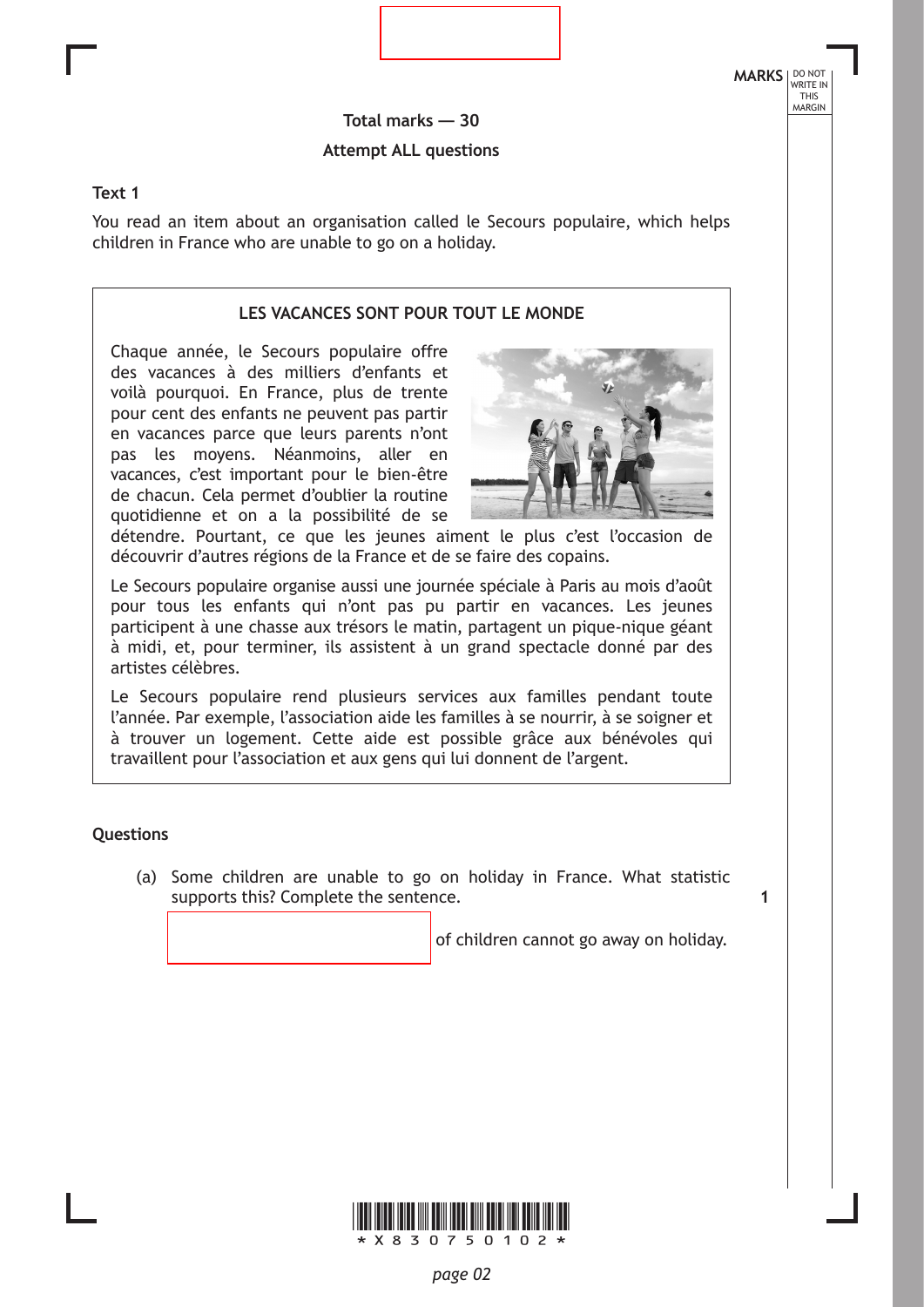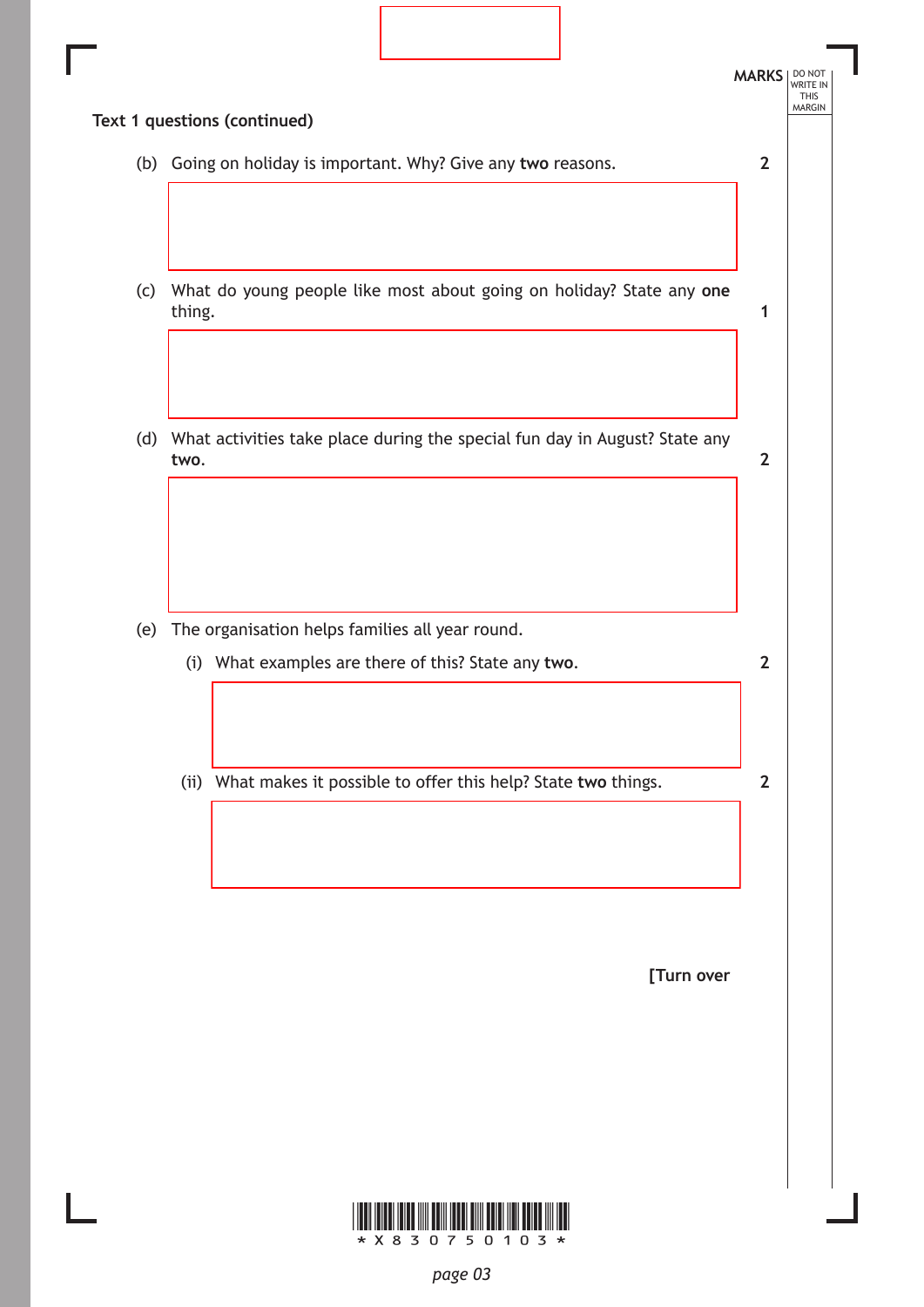**2**

**1**

**2**

## **Text 2**

Leila posts her blog about going back to school after the holidays.



C'est la veille de \*la rentrée scolaire et je suis un peu inquiète pour plusieurs raisons. J'ai des examens importants à passer à la fin de l'année scolaire, ma meilleure copine a déménagé et je ne m'entends pas bien avec certains profs.

L'année dernière c'était affreux en cours de maths parce que le prof était trop ennuyeux. Par conséquent il y avait beaucoup d'élèves qui ne s'intéressaient pas à ses cours. Ces élèves parlaient sans cesse et quelquefois ils lançaient des avions

en papier. Enfin, c'était une perte de temps. Moi, j'ai décidé de faire des études supplémentaires chez moi et j'ai persuadé mon frère aîné de m'aider à faire des progrès.

Par contre, j'ai un très bon souvenir des cours d'histoire. A mon avis M. Duval était un bon prof car il était passionné par sa matière et il savait bien expliquer les choses. Quant à la discipline il imposait des règles mais il restait abordable en même temps et il ne criait jamais. Je dirais que M. Duval nous traitait comme des adultes car il nous encourageait à réfléchir et il écoutait nos opinions.

\*la rentrée scolaire – going back to school after the summer holidays

## **Questions**

- (a) Why is Leila worried about going back to school? Give any **two** reasons.
- (b) She talks about her maths class last year. What does she say about:
	- (i) her maths teacher?
	- (ii) the pupils in the maths class? State any **two** things.

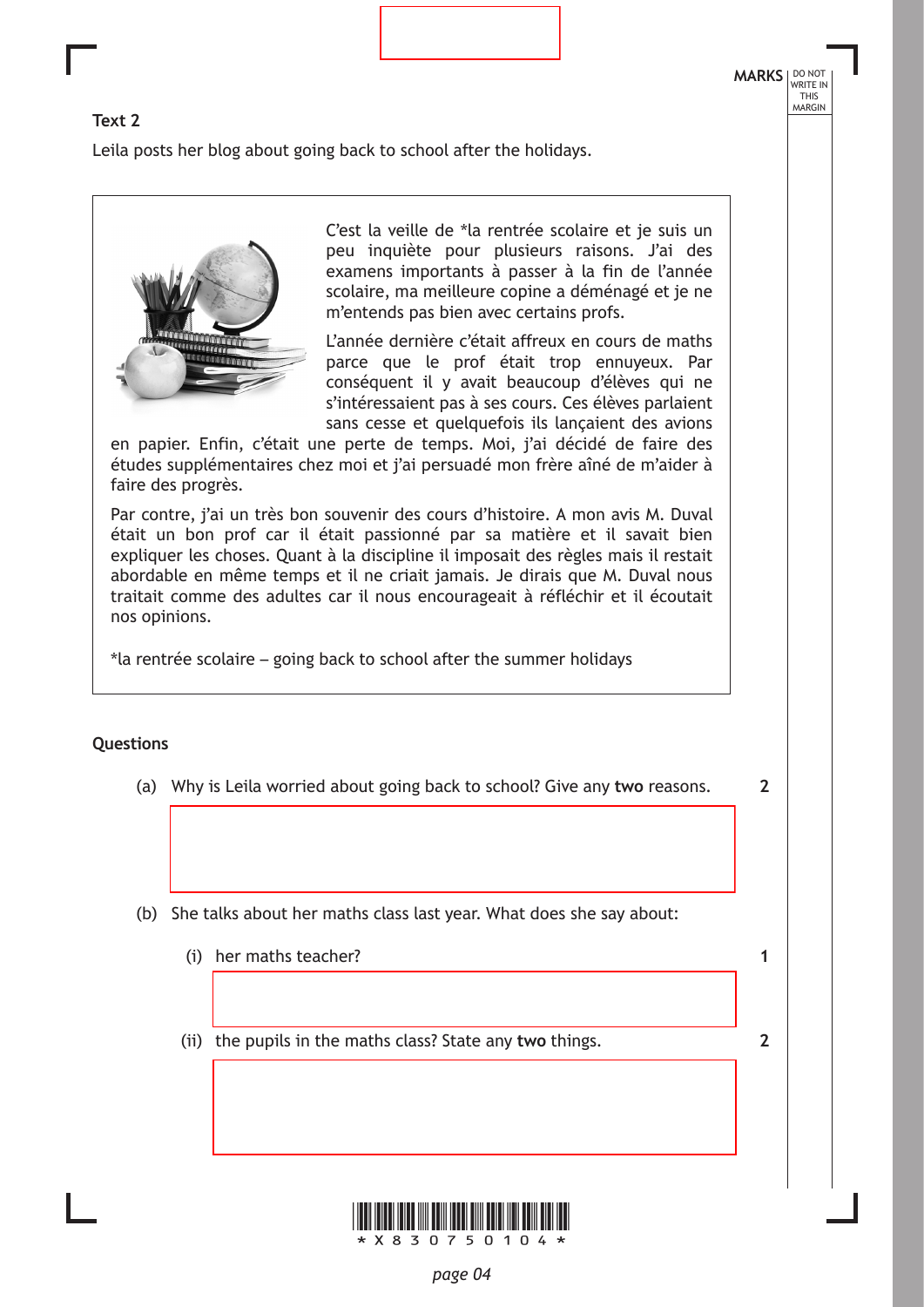|     | (c) What did Leila decide to do? Tick $(\checkmark)$ the correct statement.                                            | 1              |
|-----|------------------------------------------------------------------------------------------------------------------------|----------------|
|     | Tick $(\checkmark)$                                                                                                    |                |
|     | She gave up maths.                                                                                                     |                |
|     | She spoke to another teacher.                                                                                          |                |
|     | She did extra work at home.                                                                                            |                |
|     | (d) Leila talks about her history teacher, M. Duval. Why was he a good<br>teacher in her opinion? State any one thing. | 1              |
|     |                                                                                                                        |                |
|     |                                                                                                                        |                |
| (e) | In what ways did he manage discipline in class? State any two things.                                                  | $\overline{2}$ |
|     |                                                                                                                        |                |
|     |                                                                                                                        |                |
|     |                                                                                                                        |                |
|     | M. Duval also treated his pupils as adults. What did he do? State any one<br>thing.                                    | 1              |
| (f) |                                                                                                                        |                |
|     |                                                                                                                        |                |
|     |                                                                                                                        |                |
|     |                                                                                                                        |                |

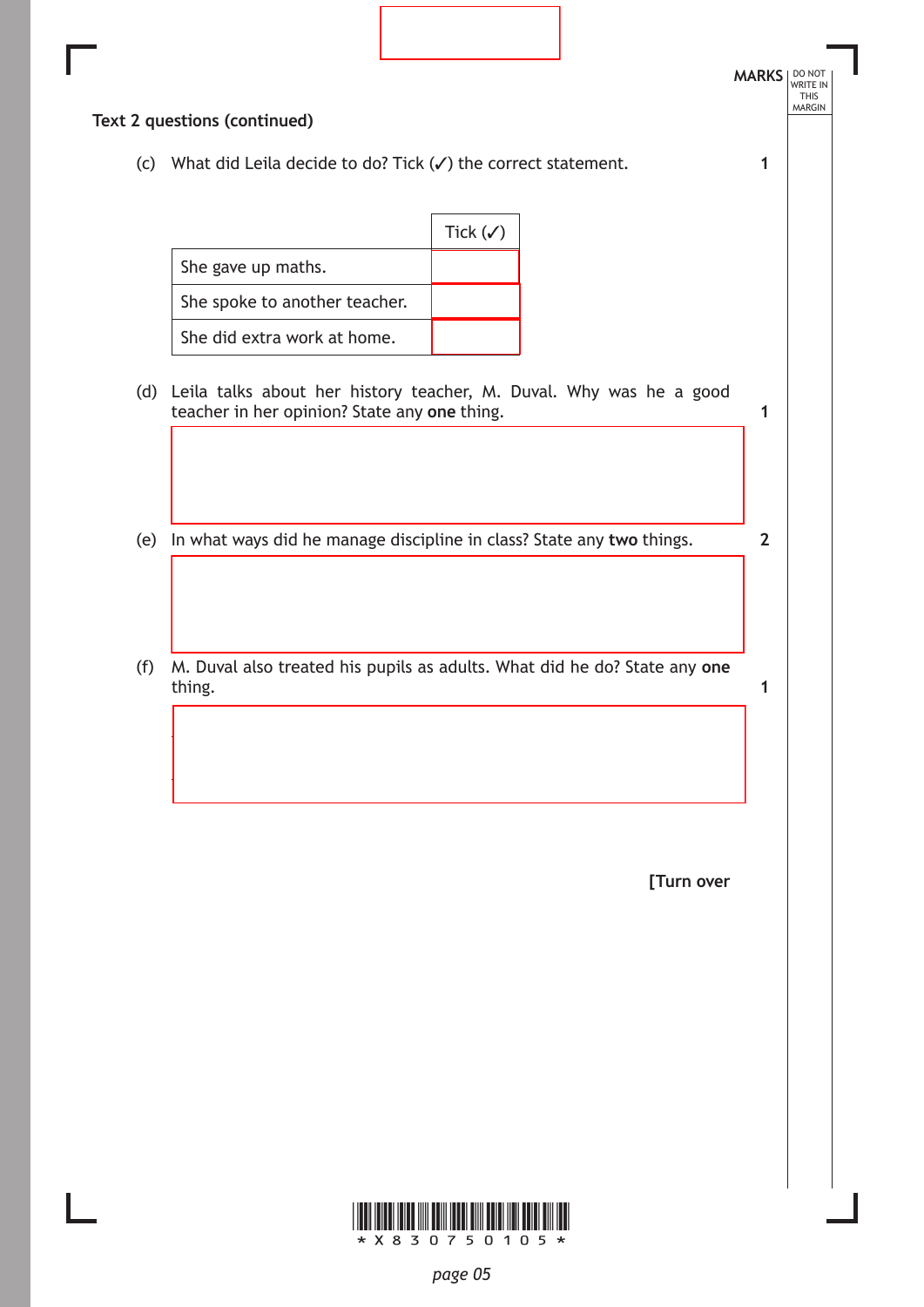# **MARKS** NO NOT THIS MARGIN

**2**

**1**

**2**

### **Text 3**

You read about the new trend of repair cafés.

Que peut-on faire avec des meubles cassés, des appareils qui ne marchent plus ou des vêtements déchirés? Ne les jette pas, répare-les au repair café!

Le concept du repair café a ses origines aux Pays-Bas et devient de plus en plus populaire en France. Alors c'est quoi un repair café?



Ce n'est pas un café comme les autres. On peut y apporter ses objets en mauvais état. Il y a des outils et matériels disponibles et on se met au travail avec le soutien d'un expert. Et voilà — un objet comme neuf!



Marco, 23 ans parle de son expérience au repair café.

«Je vais au repair café une fois par mois. A mon avis c'est une très bonne idée. De nos jours on jette énormément de choses qui sont encore utilisables. Le repair café apprend aux gens à penser autrement et encourage un changement de comportement. Ce genre de café est un premier pas vers une société durable.

Et d'un autre côté j'aime bien y aller car on rencontre de nouvelles personnes dans une ambiance décontractée.»

## **Questions**

- (a) What kind of things can you take to a repair café? State any **two** things.
- (b) The article talks about where repair cafés started. Complete the sentence.

The repair café has its origins in.

(c) The repair café is different from other cafés. In what ways? State any **two**  things.

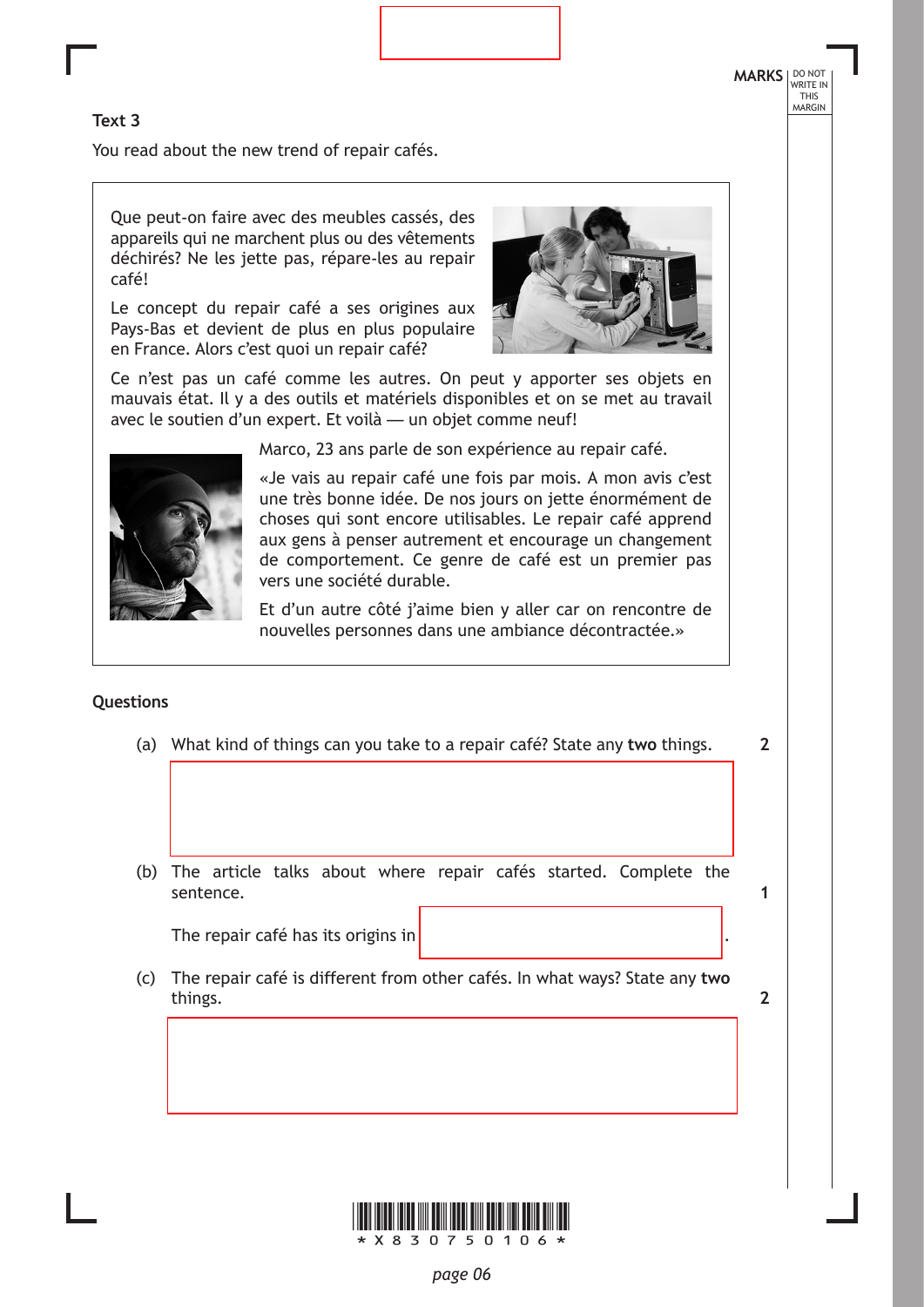

**[END OF QUESTION PAPER]**

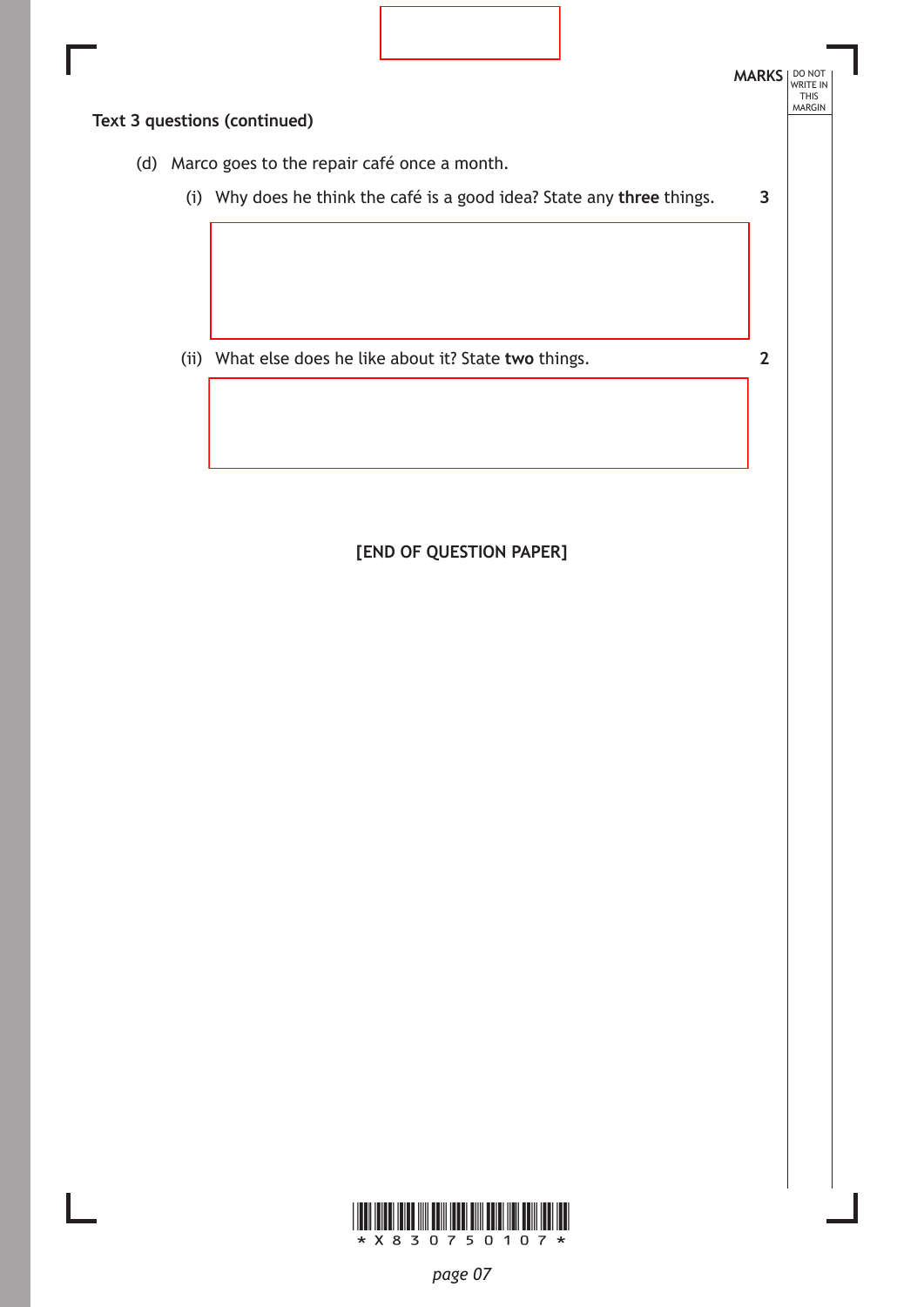

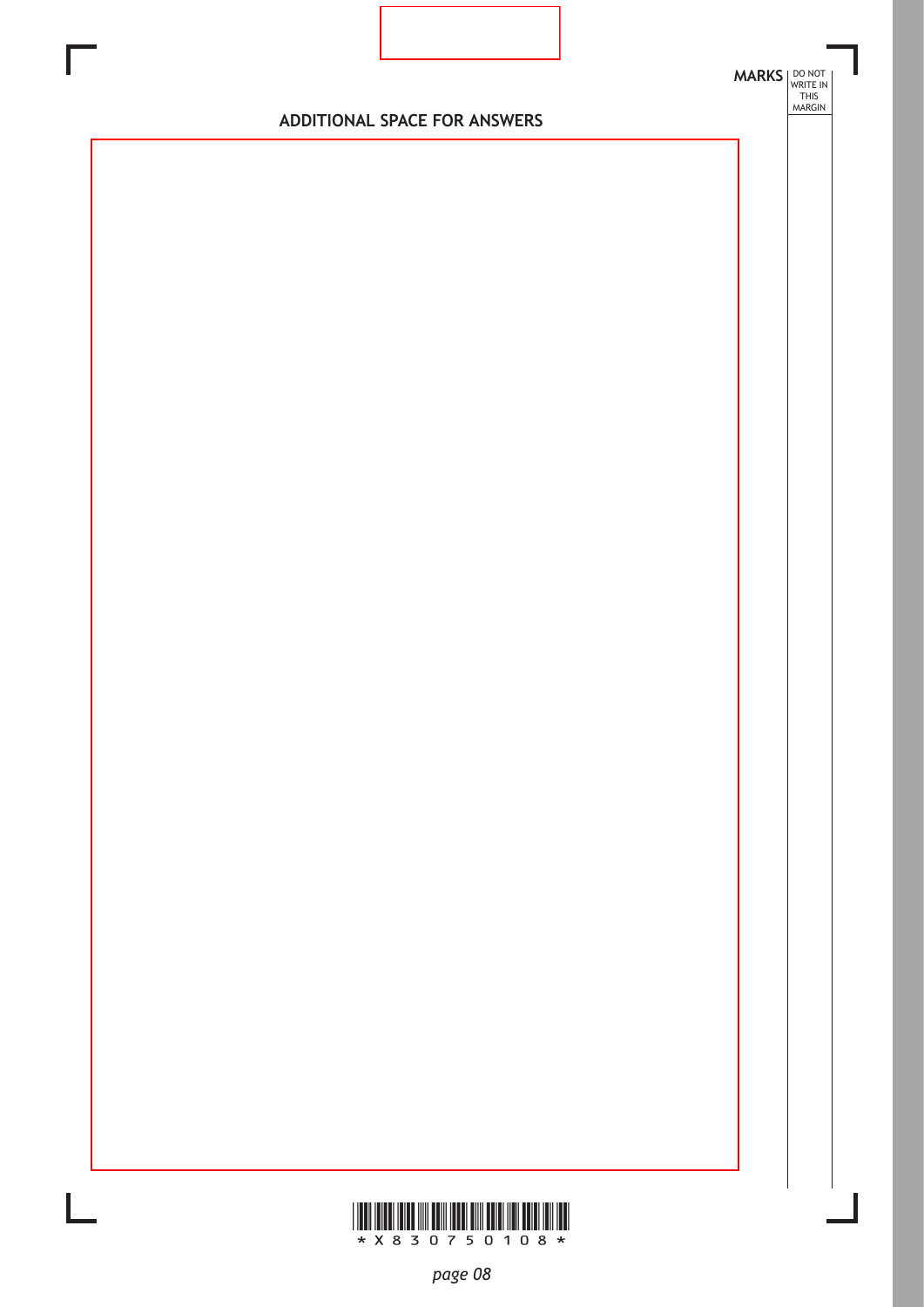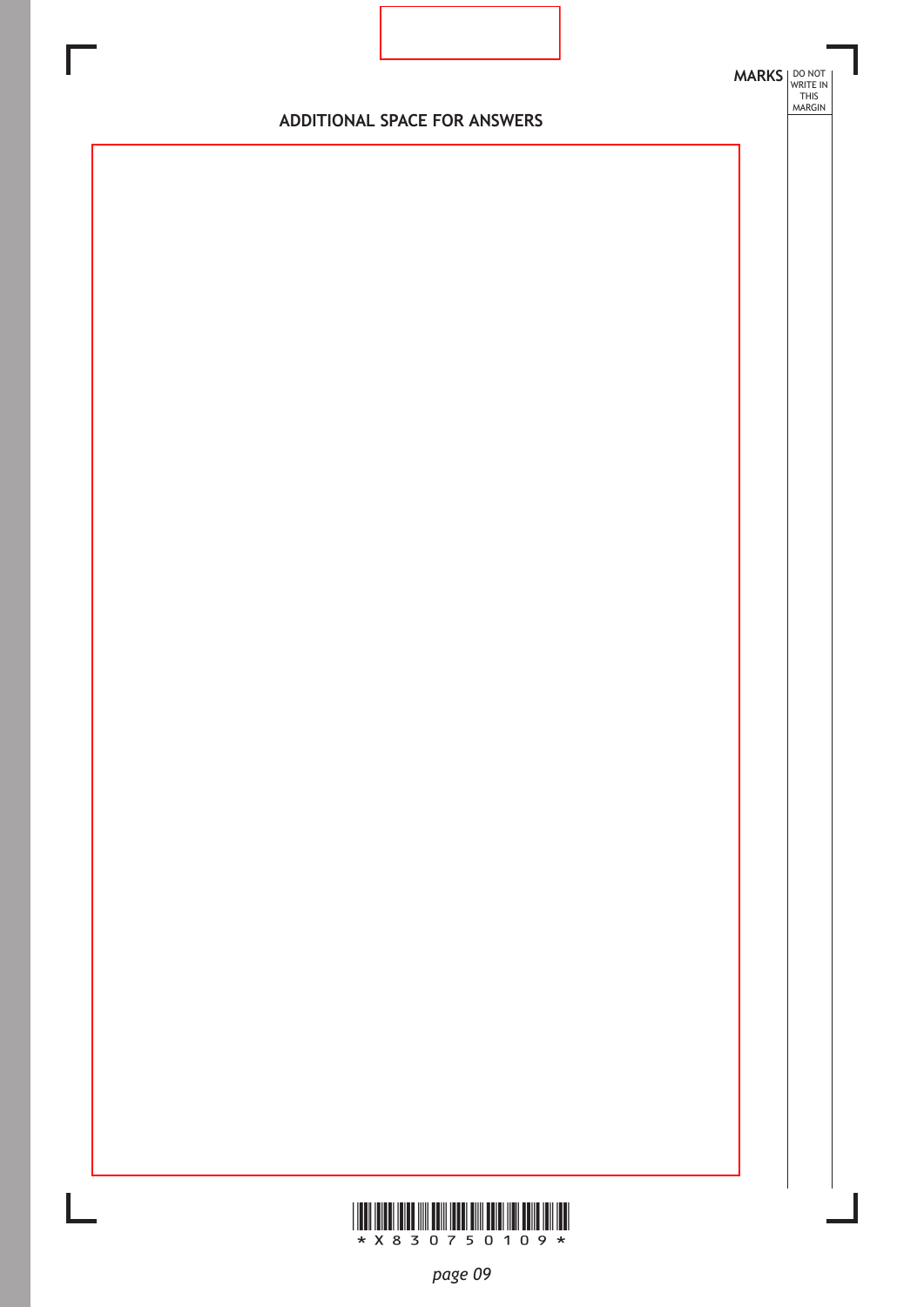**DO NOT WRITE ON THIS PAGE**

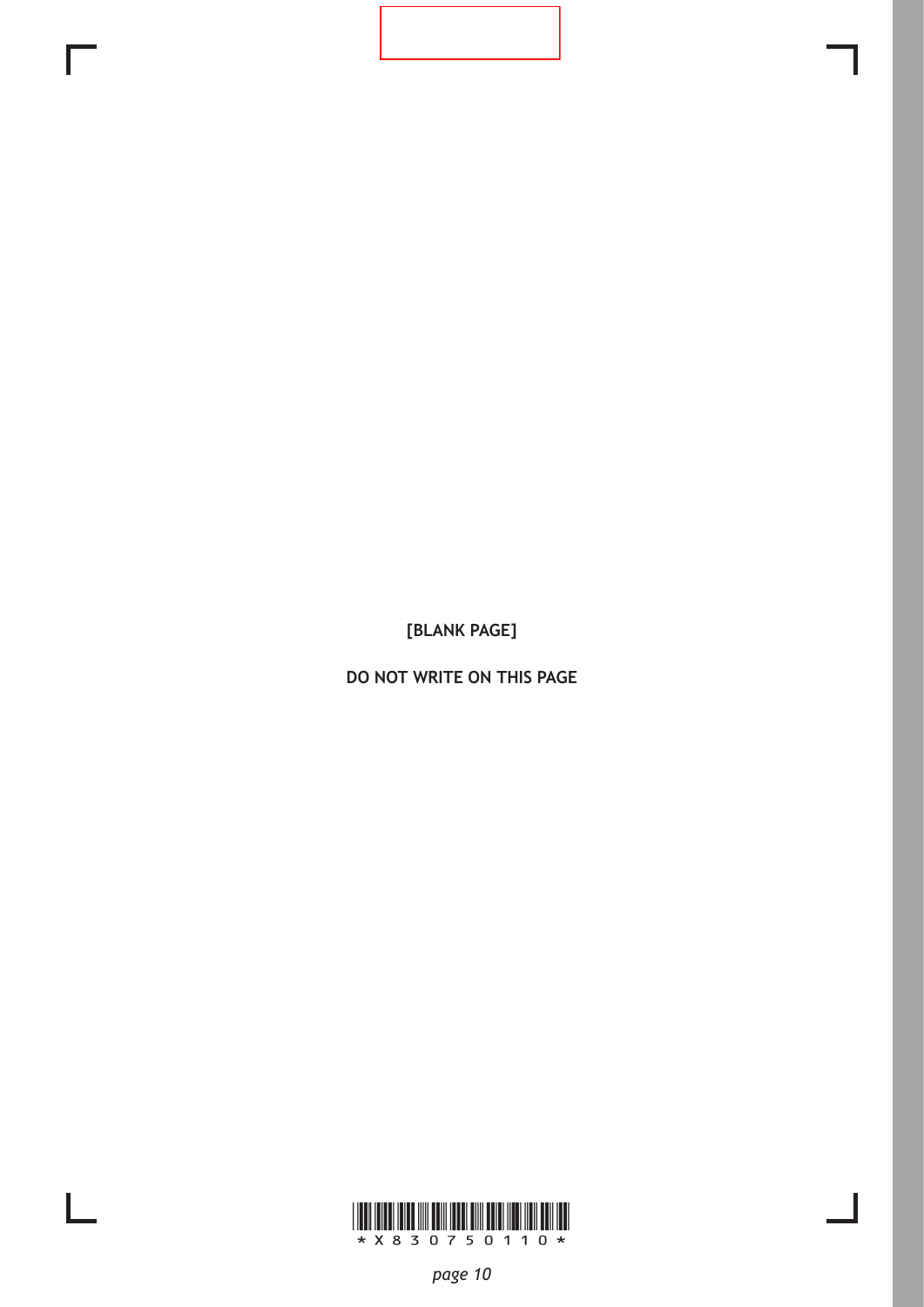**DO NOT WRITE ON THIS PAGE**

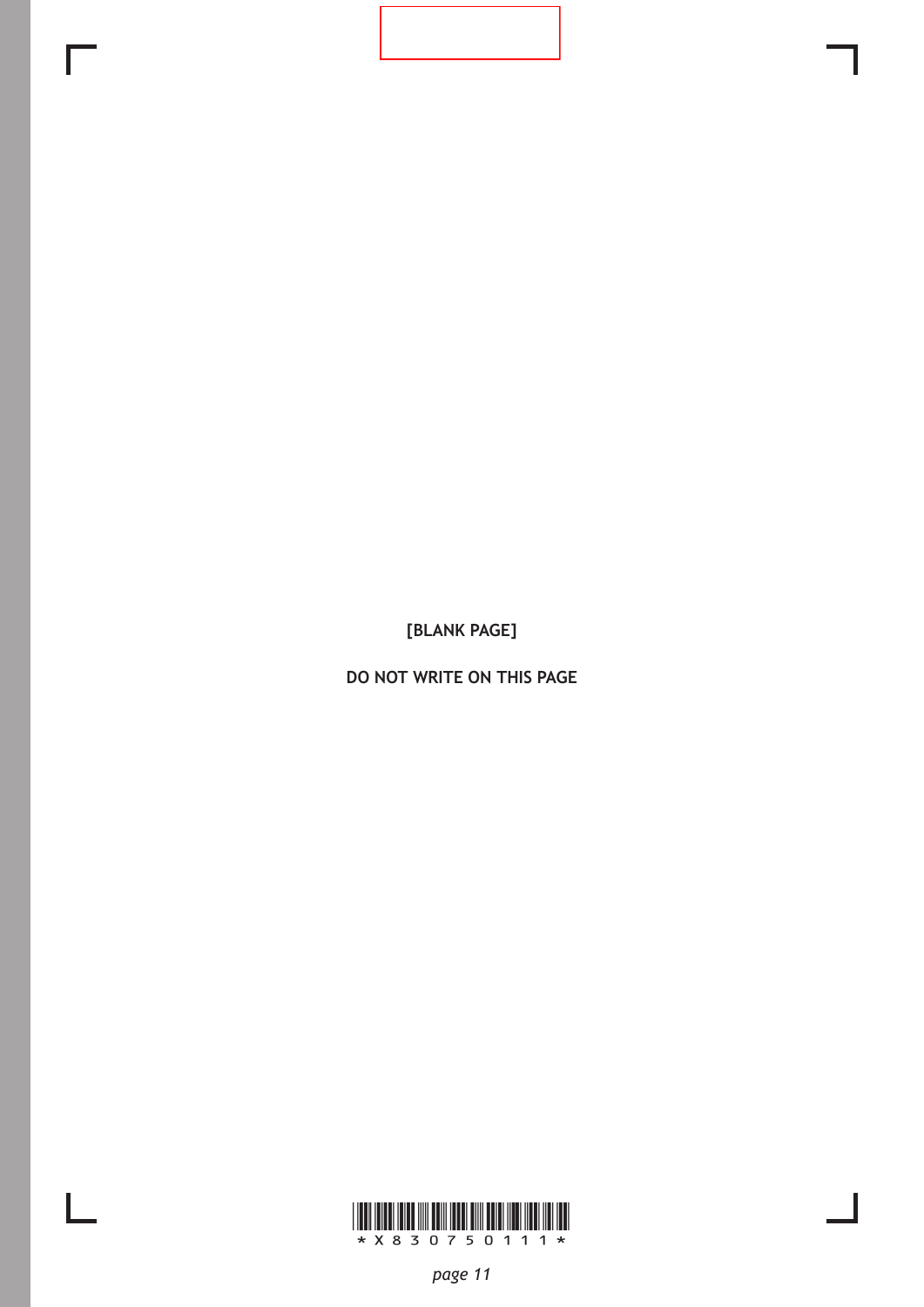## ACKNOWLEDGEMENT

Text 1 Image – Syda Productions/Shutterstock.com

Text 2 Image – Nattika/Shutterstock.com

Text 3 Image – Phovoir/Shutterstock.com paul prescott/Shutterstock.com

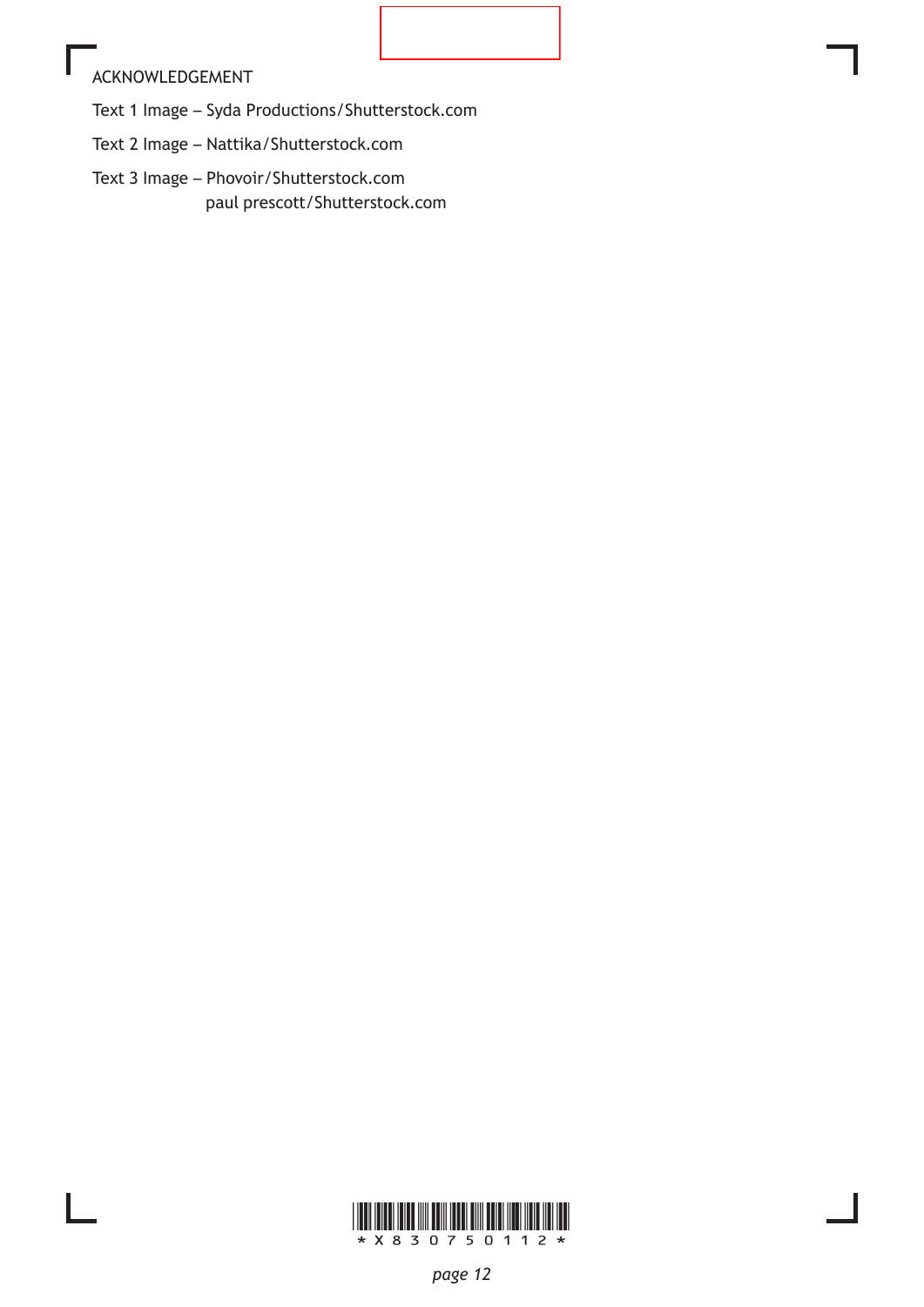|                                                     | FOR OFFICIAL USE                   |                           |                                 |
|-----------------------------------------------------|------------------------------------|---------------------------|---------------------------------|
|                                                     | National<br>Qualifications<br>2018 |                           | Mark                            |
| X830/75/02                                          |                                    |                           | <b>French</b><br><b>Writing</b> |
| THURSDAY, 17 MAY<br>$1:00PM - 2:30PM$               |                                    |                           | 3 0 7 5<br>$*$ X 8<br>0         |
| Fill in these boxes and read what is printed below. |                                    |                           |                                 |
| Full name of centre                                 |                                    | Town                      |                                 |
|                                                     |                                    |                           |                                 |
| Forename(s)                                         | Surname                            |                           | Number of seat                  |
| Date of birth<br>Month<br>Day                       | Year                               | Scottish candidate number |                                 |

**Total marks — 20**

Write your answer clearly, in **French**, in the space provided in this booklet.

You may use a French dictionary.

Additional space for answers is provided at the end of this booklet.

Use **blue** or **black** ink.

There is a separate question and answer booklet for Reading. You must complete your answers for Reading in the question and answer booklet for Reading.

Before leaving the examination room you must give both booklets to the Invigilator; if you do not, you may lose all the marks for this paper.



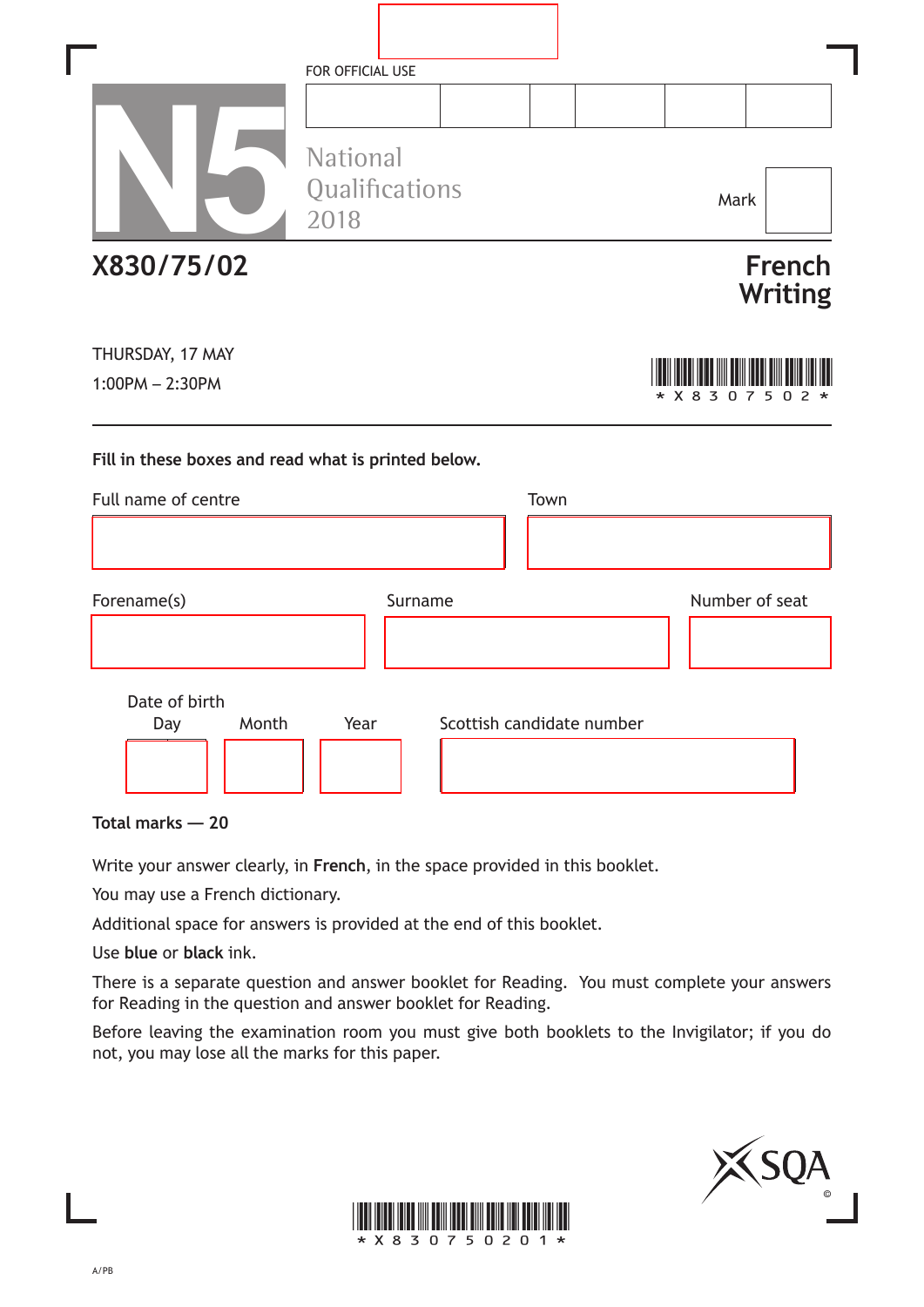

DO NOT WRITE IN THIS MARGIN

You are preparing an application for the job advertised below and you write an e-mail in **French** to the company.



To help you to write your e-mail, you have been given the following checklist. You must include **all** of these points:

- Personal details (name, age, where you live)
- School/college/education experience until now
- Skills/interests you have which make you right for the job
- Related work experience
- Your experience of working with people
- Why you would like to work in France

Use all of the above to help you write the e-mail in **French**. The e-mail should be approximately 120–150 words. You may use a French dictionary.

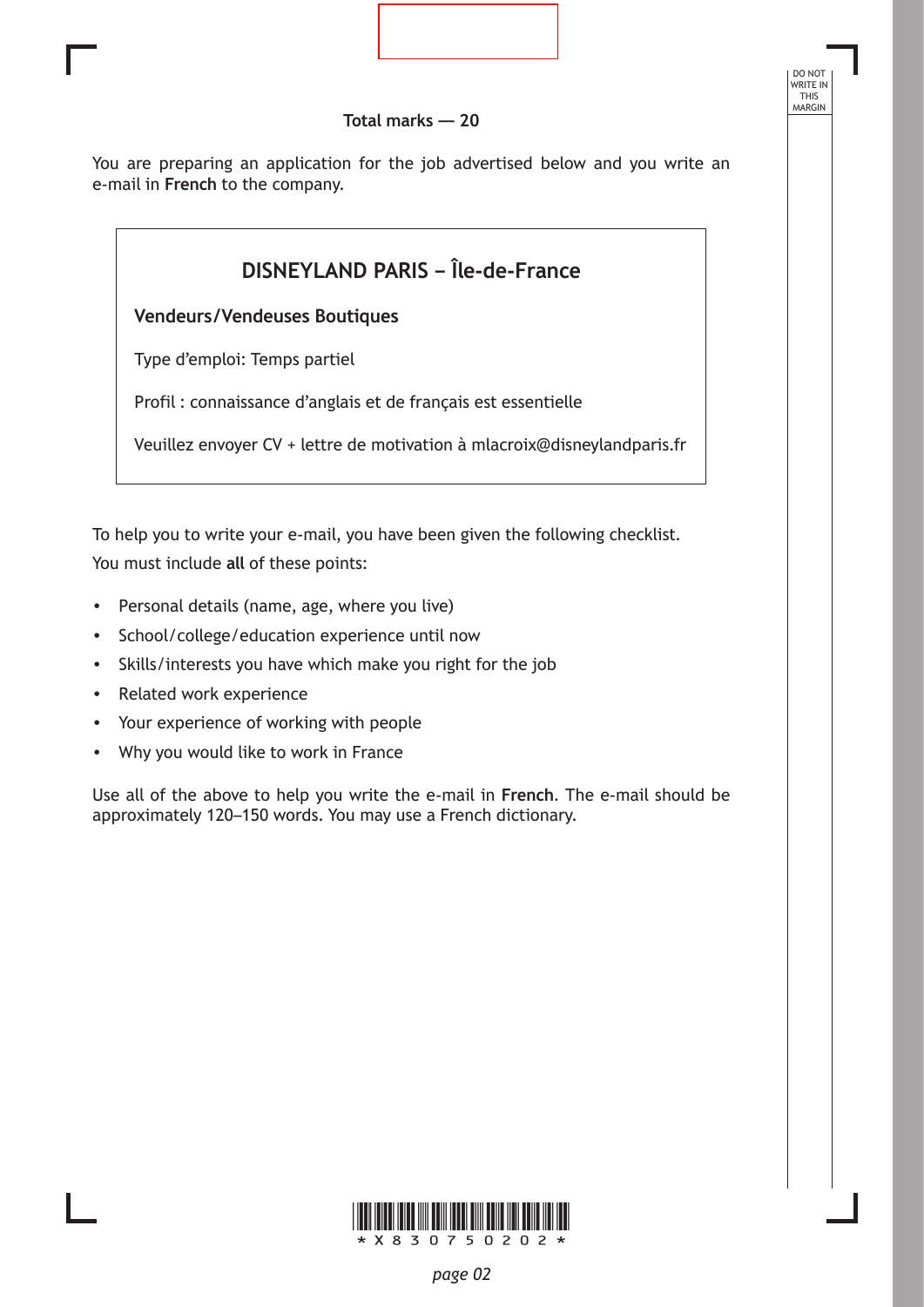

\*X830750203\*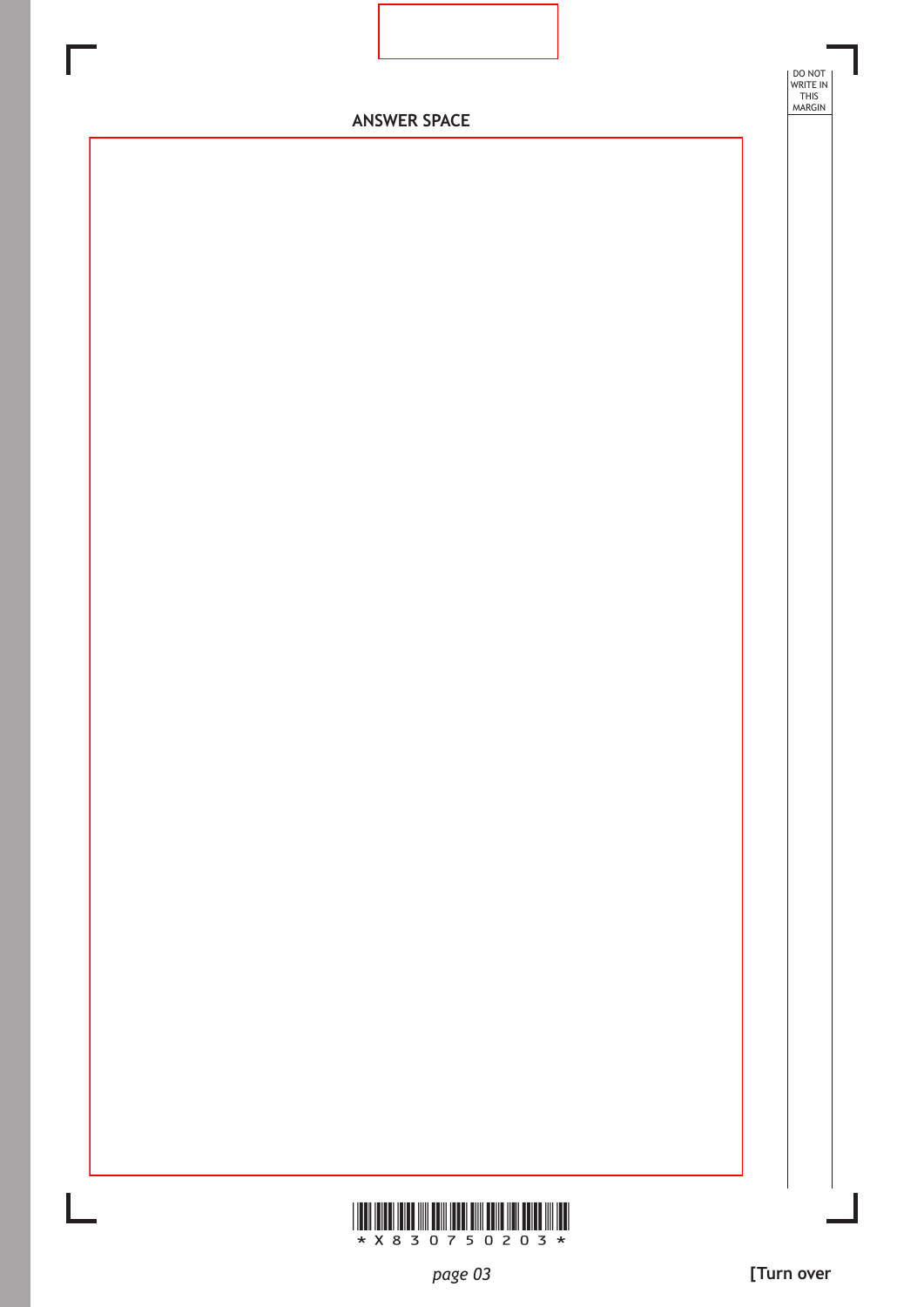

DO NOT WRITE IN THIS MARGIN

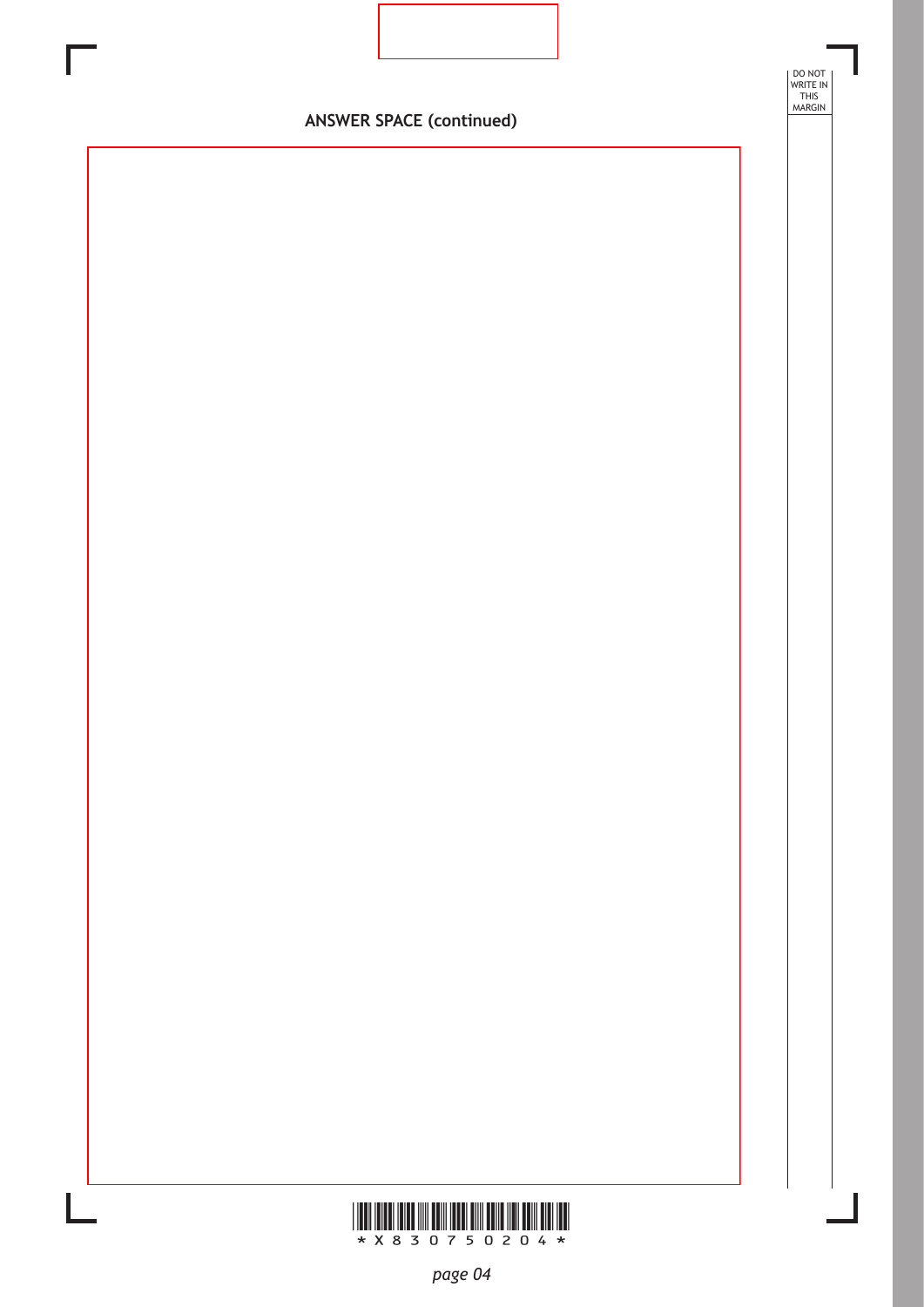

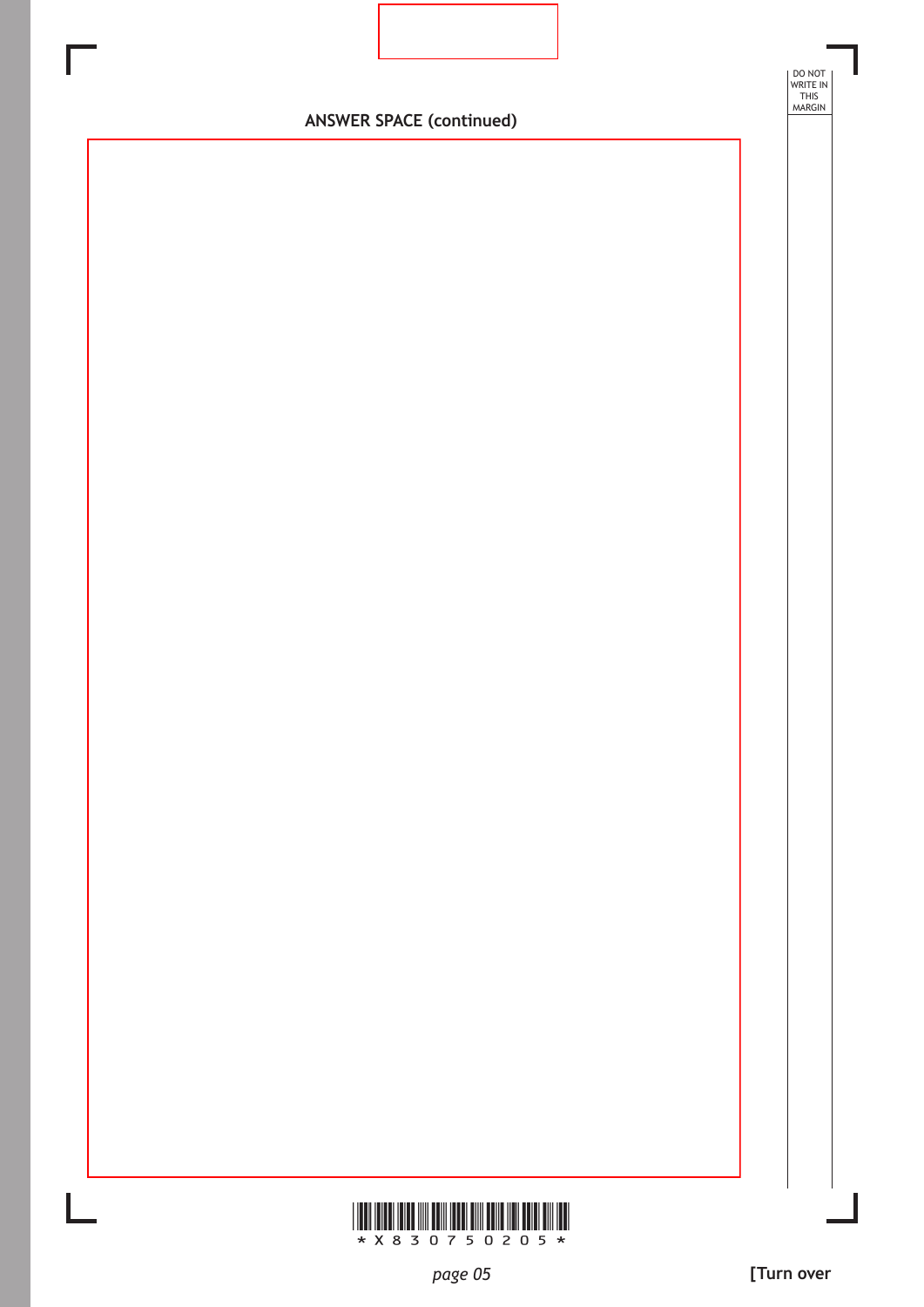

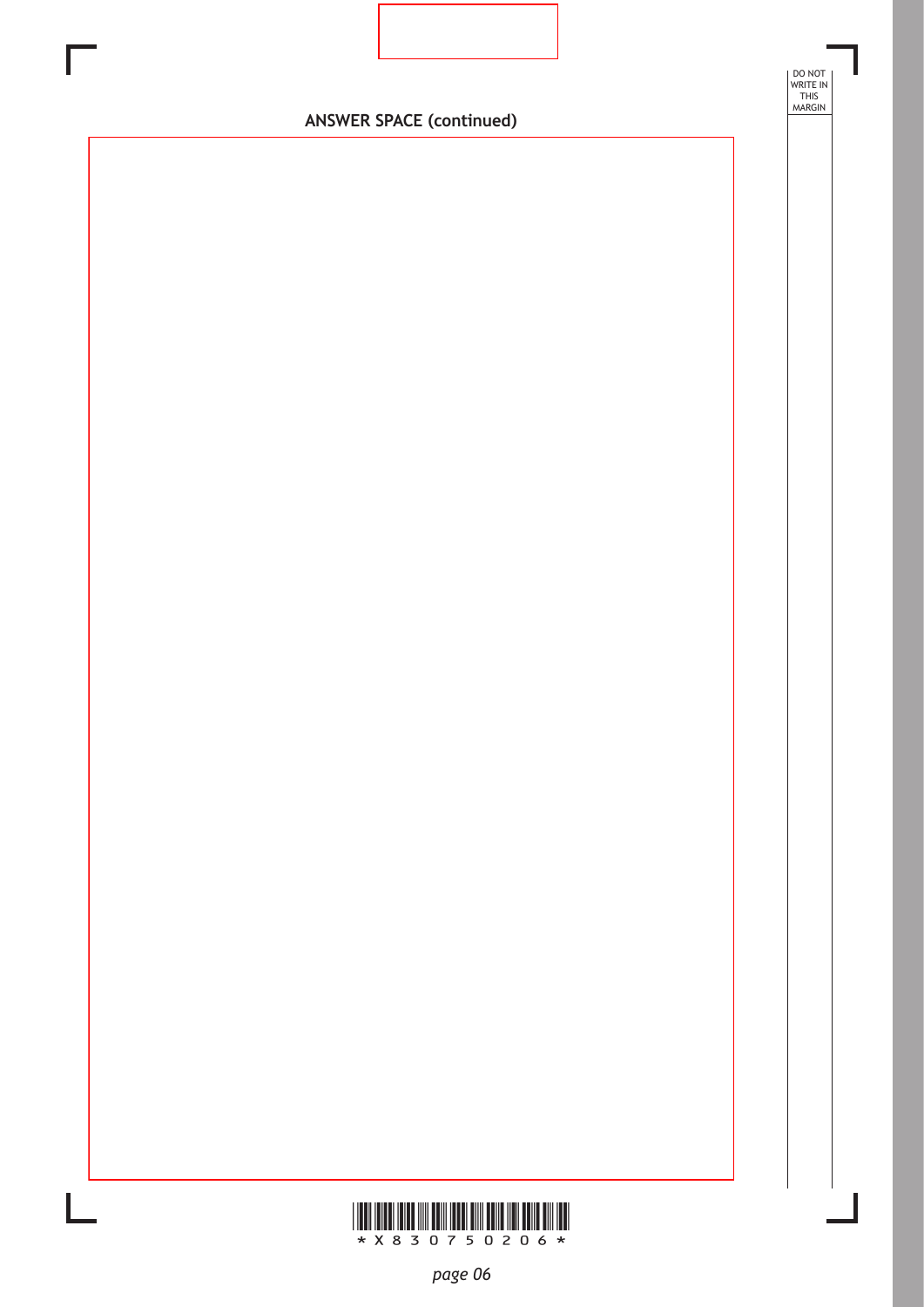

DO NOT WRITE IN THIS MARGIN

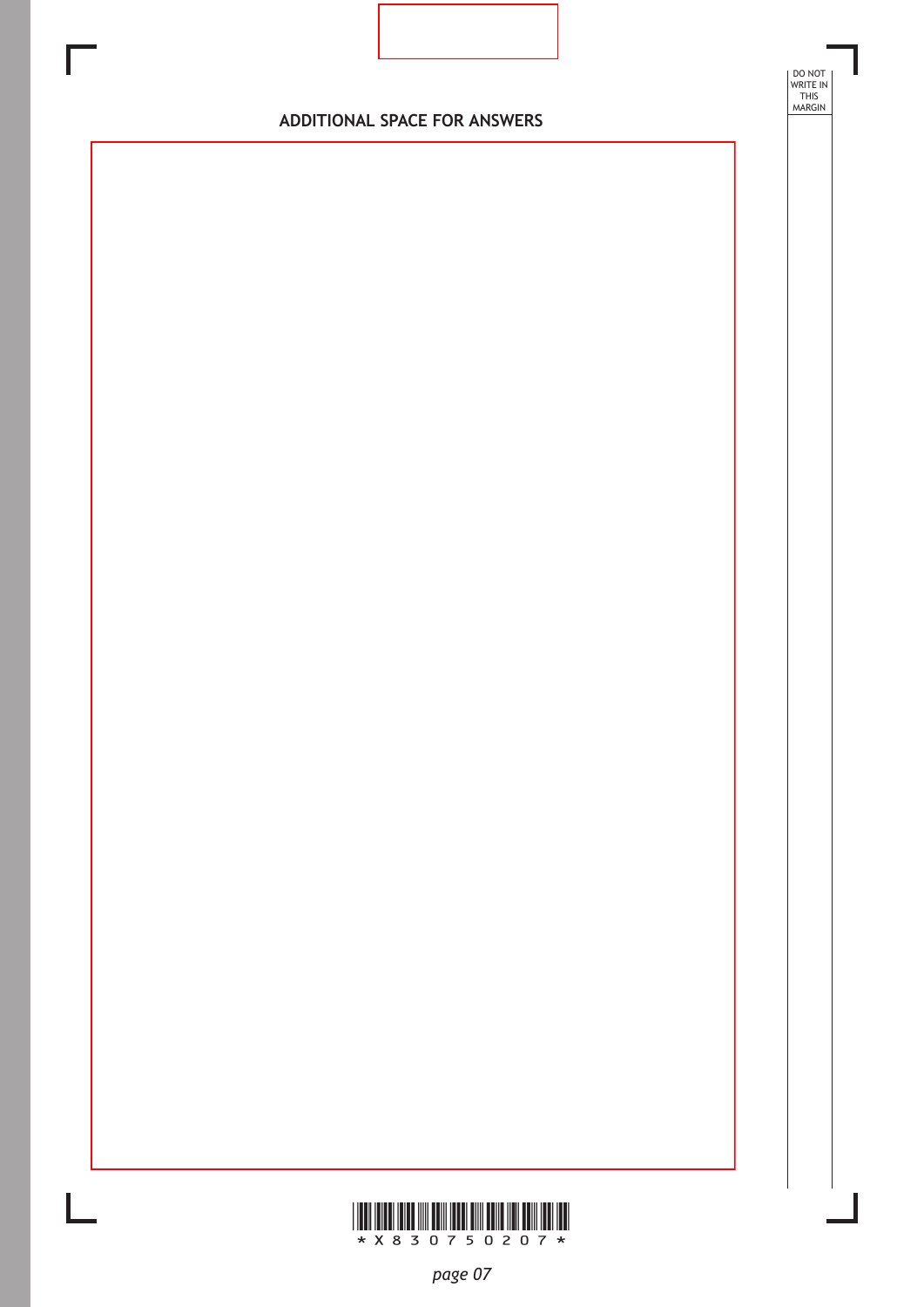

DO NOT WRITE IN THIS MARGIN

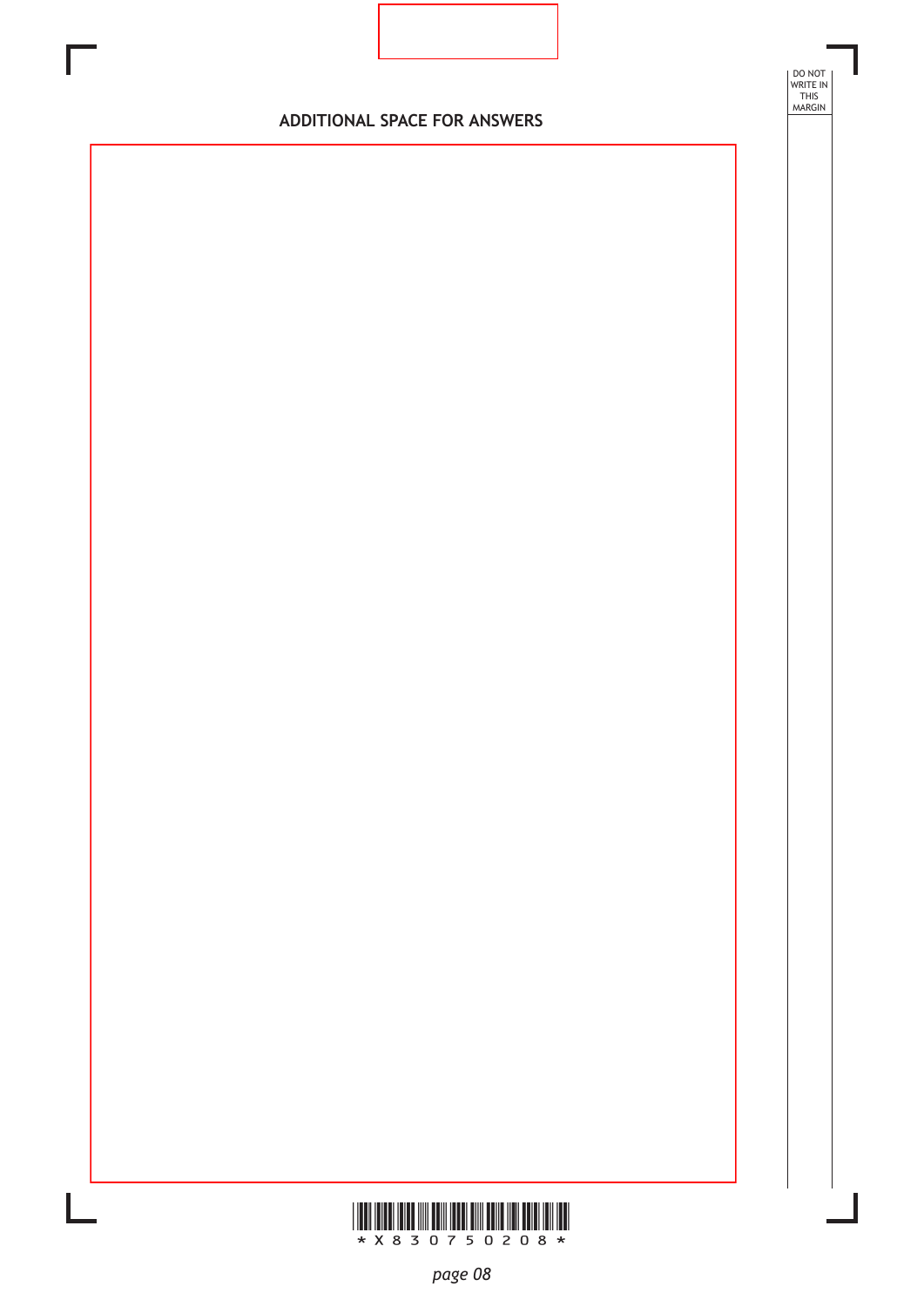|                                                     | FOR OFFICIAL USE                          |         |                           |      |                   |                            |
|-----------------------------------------------------|-------------------------------------------|---------|---------------------------|------|-------------------|----------------------------|
|                                                     | <b>National</b><br>Qualifications<br>2018 |         |                           |      | Mark              |                            |
| X830/75/03                                          |                                           |         |                           |      |                   | <b>French</b><br>Listening |
| THURSDAY, 17 MAY<br>$2:50PM - 3:20PM$ (approx)      |                                           |         |                           |      | * X 8<br>3<br>0 7 | 5                          |
| Fill in these boxes and read what is printed below. |                                           |         |                           |      |                   |                            |
| Full name of centre                                 |                                           |         |                           | Town |                   |                            |
|                                                     |                                           |         |                           |      |                   |                            |
| Forename(s)                                         |                                           | Surname |                           |      | Number of seat    |                            |
|                                                     |                                           |         |                           |      |                   |                            |
| Date of birth                                       |                                           |         |                           |      |                   |                            |
| Month<br>Day                                        | Year                                      |         | Scottish candidate number |      |                   |                            |
|                                                     |                                           |         |                           |      |                   |                            |

٦

I

**Total marks — 20**

Attempt ALL questions.

You will hear two items in French. **Before you hear each item, you will have one minute to study the questions.** You will hear each item three times, with an interval of one minute between playings. You will then have time to answer the questions before hearing the next item.

You may NOT use a French dictionary.

Write your answers clearly, in **English**, in the spaces provided in this booklet. Additional space for answers is provided at the end of this booklet. If you use this space you must clearly identify the question number you are attempting.

Use **blue** or **black** ink.

You are not allowed to leave the examination room until the end of the test.

Before leaving the examination room you must give this booklet to the Invigilator; if you do not, you may lose all the marks for this paper.



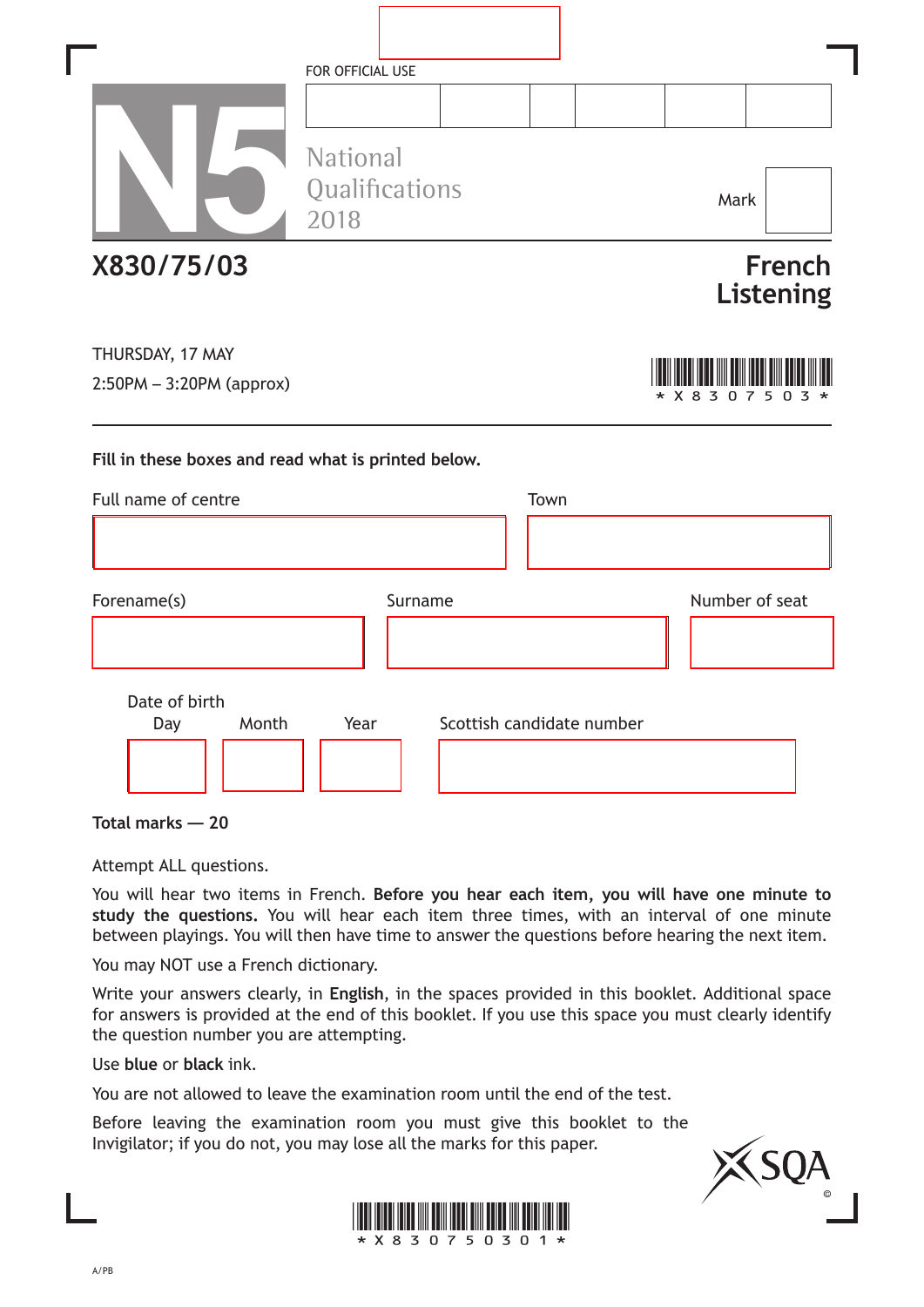|        |                                                                             | <b>MARKS</b>   |
|--------|-----------------------------------------------------------------------------|----------------|
|        | Total marks $-20$                                                           |                |
|        | <b>Attempt ALL questions</b>                                                |                |
| Item 1 |                                                                             |                |
|        | Nathalie speaks about her experience of working abroad.                     |                |
|        | (a) When did Nathalie decide to go to England? State any one thing.         | 1              |
|        |                                                                             |                |
|        |                                                                             |                |
|        |                                                                             |                |
| (b)    | Why did she go to Manchester? State any one thing.                          | 1              |
|        |                                                                             |                |
|        |                                                                             |                |
| (c)    | Her first job was in a bar. What did she not like about this job? State any |                |
|        | one thing.                                                                  | 1              |
|        |                                                                             |                |
| (d)    | She says she loves her teaching job. State any two reasons she gives.       | $\overline{2}$ |
|        |                                                                             |                |
|        |                                                                             |                |
|        |                                                                             |                |
| (e)    | What does she miss about France? State any one thing.                       |                |
|        |                                                                             |                |
|        |                                                                             |                |
| (f)    | Why does she say working abroad has been a positive experience for her?     |                |
|        | State any two things.                                                       | $\overline{2}$ |
|        |                                                                             |                |
|        |                                                                             |                |
|        |                                                                             |                |



 $\mathbf{L}$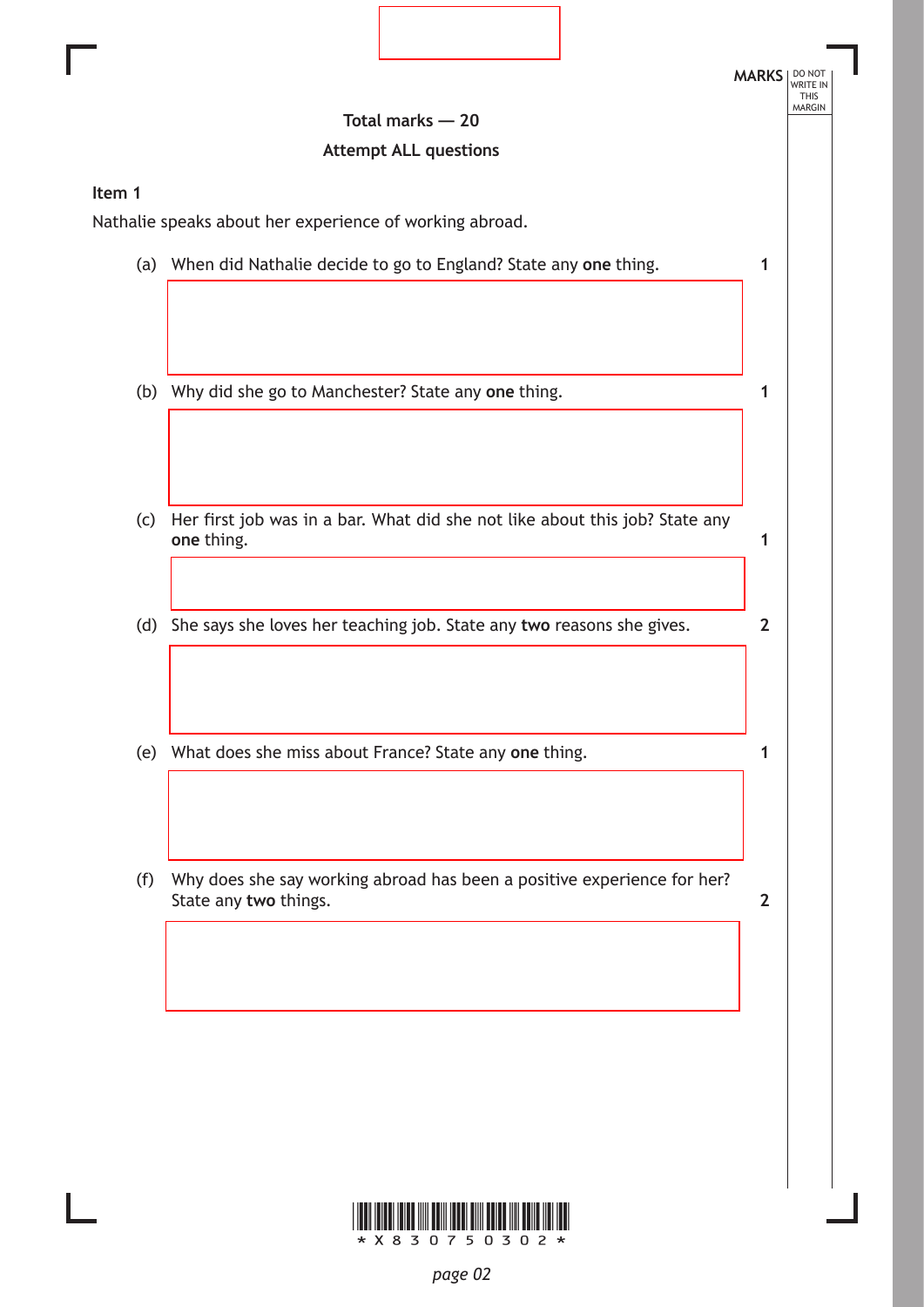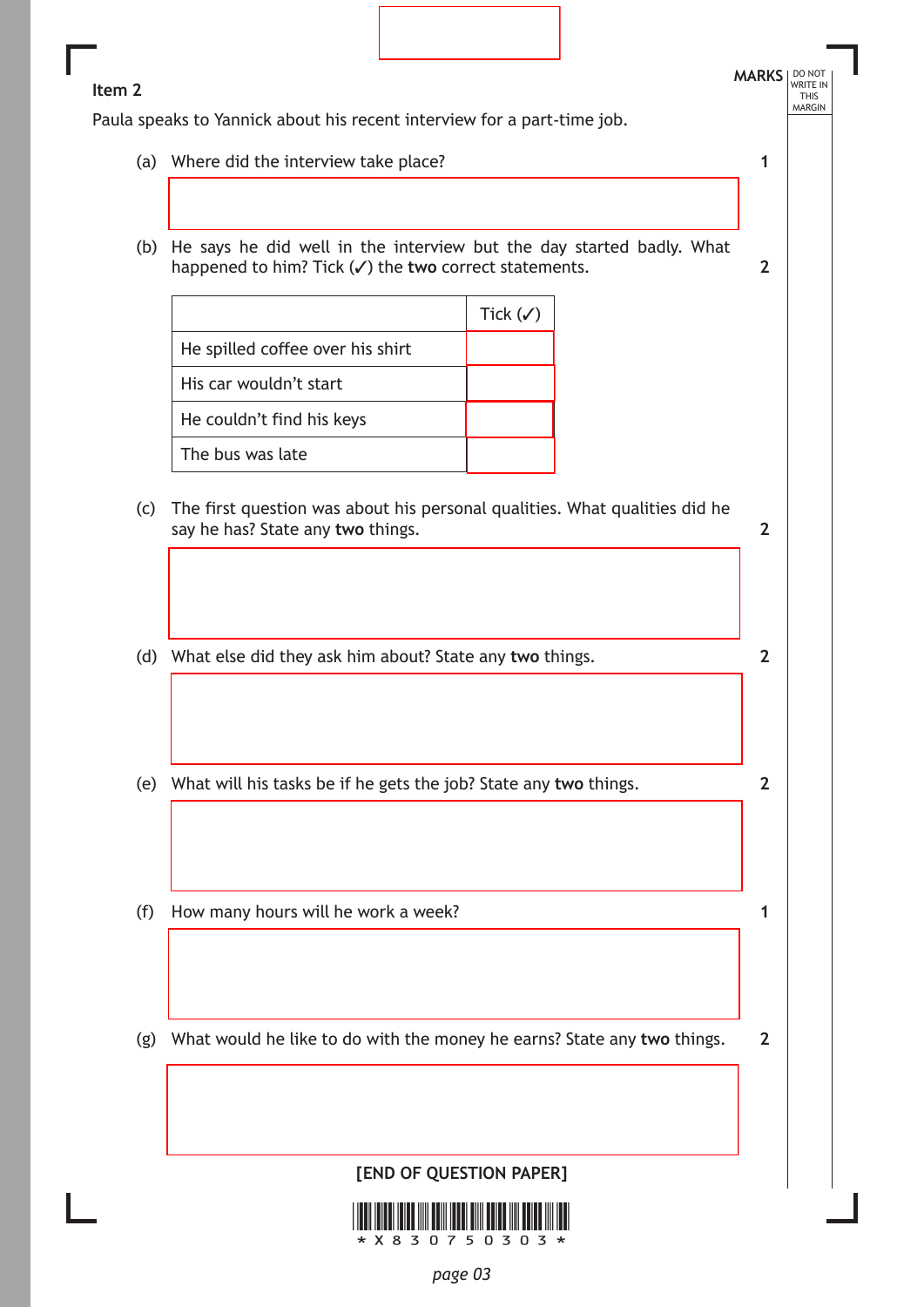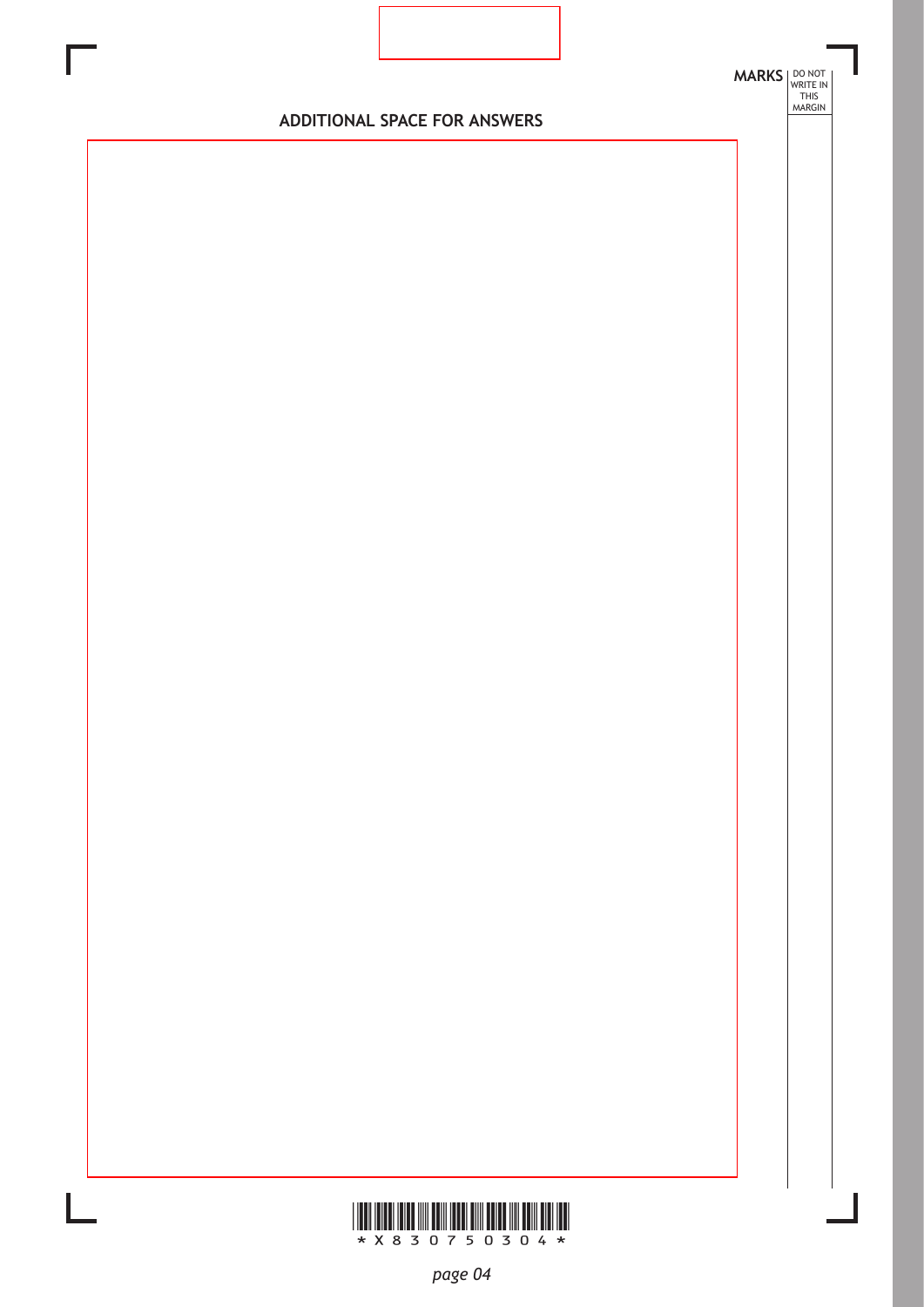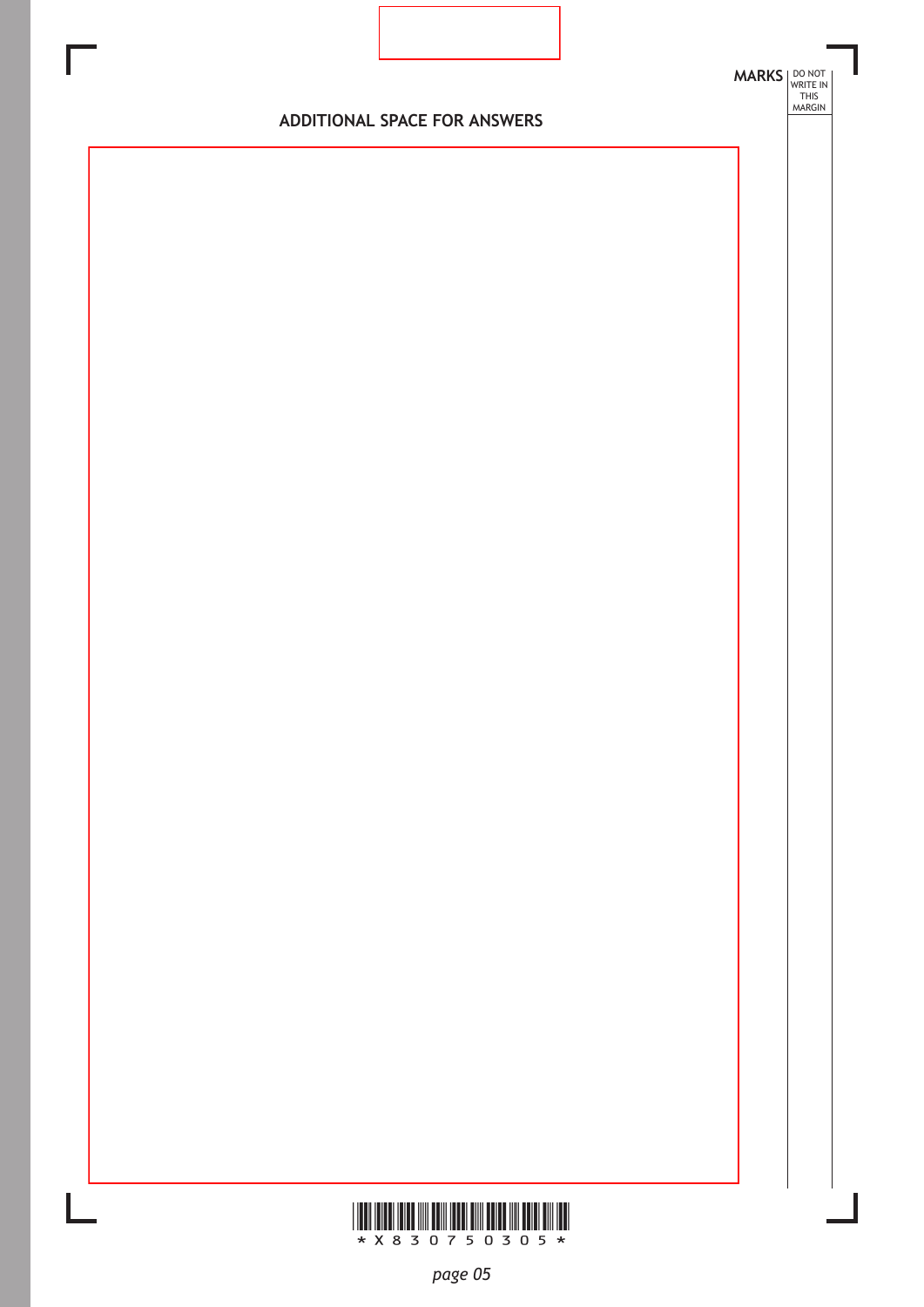**DO NOT WRITE ON THIS PAGE**

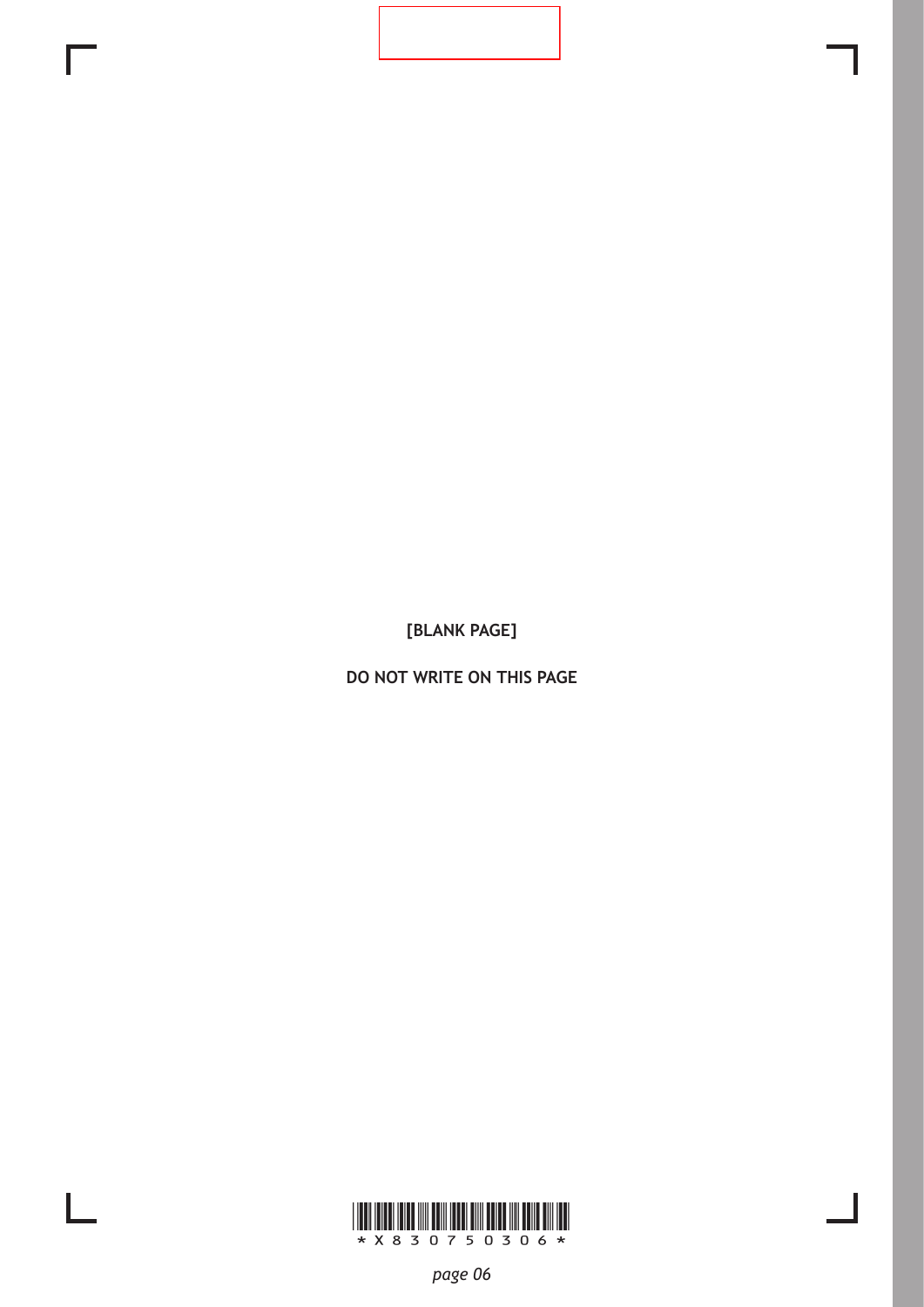**DO NOT WRITE ON THIS PAGE**